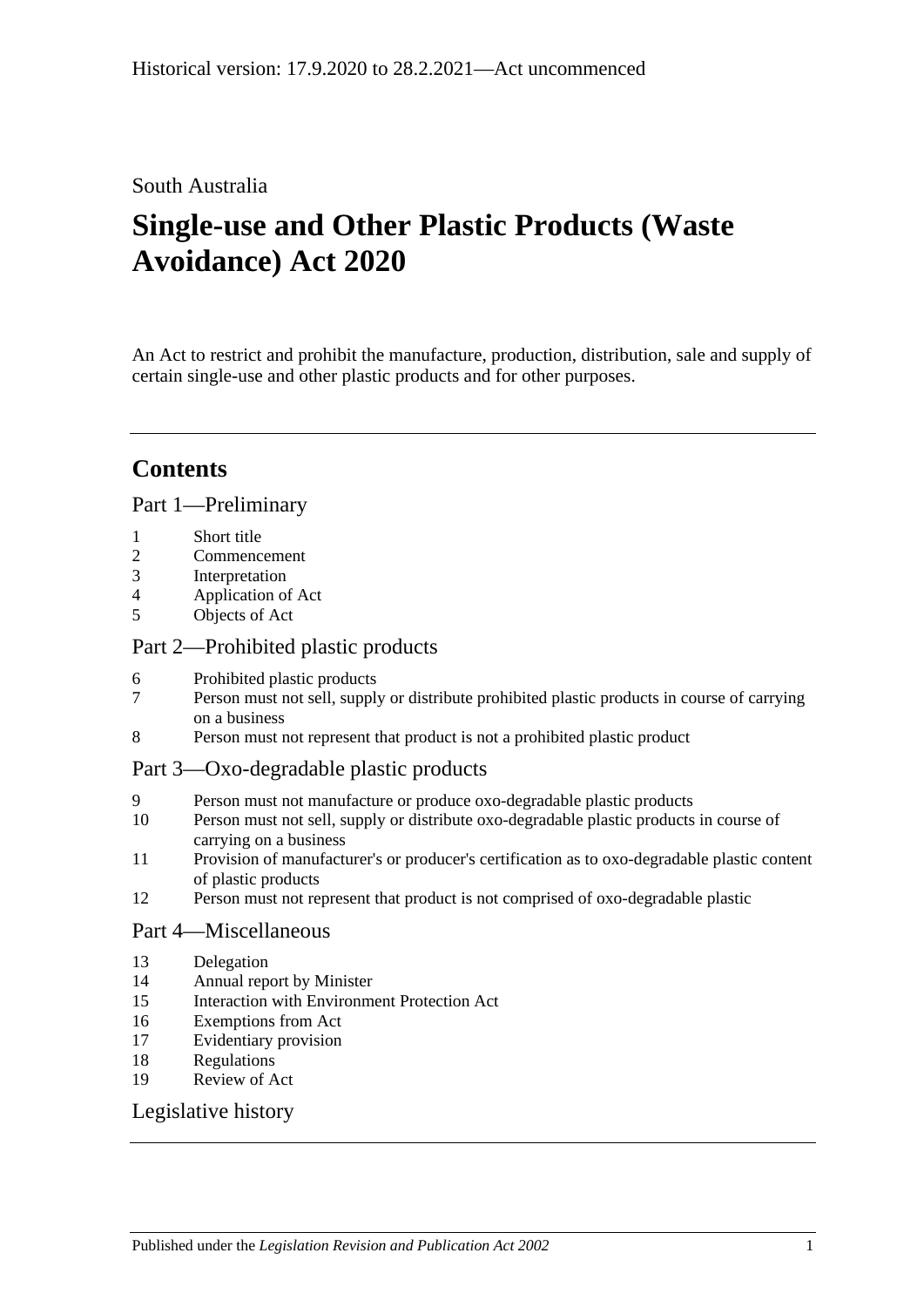### <span id="page-1-0"></span>**The Parliament of South Australia enacts as follows:**

## **Part 1—Preliminary**

### <span id="page-1-1"></span>**1—Short title**

This Act may be cited as the *Single-use and Other Plastic Products (Waste Avoidance) Act 2020*.

### <span id="page-1-2"></span>**2—Commencement**

This Act comes into operation on a day to be fixed by proclamation.

### <span id="page-1-3"></span>**3—Interpretation**

In this Act, unless the contrary intention appears—

*authorised officer* means a person who is an authorised officer for the purposes of the *[Environment Protection Act](http://www.legislation.sa.gov.au/index.aspx?action=legref&type=act&legtitle=Environment%20Protection%20Act%201993) 1993*;

*cutlery* means utensils used for eating food;

*oxo-degradable plastic* means a material (however described) made of plastic which includes additives to accelerate the fragmentation of the material into smaller pieces, triggered by ultraviolet radiation or heat exposure, whether or not this is, or may be, followed by partial or complete breakdown of the material by microbial action;

*plastic* means a material made from, or comprising, organic polymers, whether plant extracts or of fossil fuel origin;

*plastic product* means a product comprised, in whole or in part, of plastic;

*prohibited plastic product*—see [section](#page-2-1) 6;

*sell or supply* includes offer for sale or supply;

*single-use*, in relation to a product, means a product designed or intended to be used once or for a limited number of times before being disposed of.

### <span id="page-1-4"></span>**4—Application of Act**

This Act does not apply to a container that is the subject of a beverage container approval under the *[Environment Protection Act](http://www.legislation.sa.gov.au/index.aspx?action=legref&type=act&legtitle=Environment%20Protection%20Act%201993) 1993*.

### <span id="page-1-5"></span>**5—Objects of Act**

The objects of this Act include to—

- (a) provide for the restriction or prohibition of certain single-use and other plastic products; and
- (b) promote and support better waste management practices including the reduction of marine litter; and
- (c) promote and support the principles of the waste management hierarchy; and
- (d) promote and support the principles of the circular economy.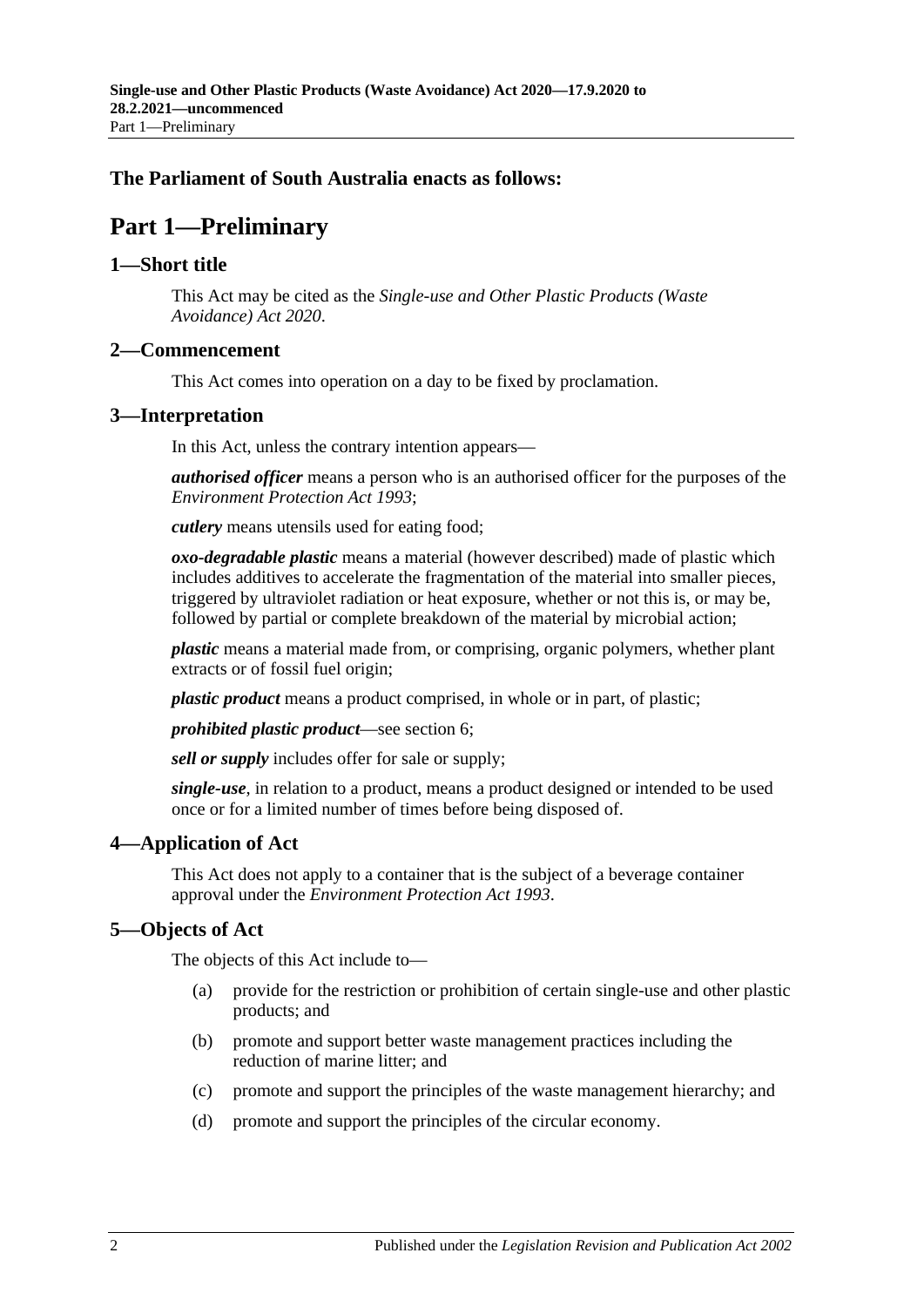## <span id="page-2-0"></span>**Part 2—Prohibited plastic products**

### <span id="page-2-1"></span>**6—Prohibited plastic products**

- (1) For the purposes of this Act, *prohibited plastic product* means the following plastic products:
	- (a) a single-use plastic drinking straw;
	- (b) single-use plastic cutlery;
	- (c) a single-use plastic beverage stirrer;
	- (d) an expanded polystyrene cup;
	- (e) an expanded polystyrene bowl;
	- (f) an expanded polystyrene plate;
	- (g) an expanded polystyrene clamshell container;
	- (h) a product, or product of a class, brought within the ambit of this definition by the regulations,

<span id="page-2-3"></span>but does not include a product, or product of a class, excluded from the ambit of this definition by the regulations.

- (2) Before a regulation is made pursuant to [subsection](#page-2-3) (1)(h), the Minister must undertake public consultation on the proposal to bring a product, or product of a class, within the ambit of the definition of *prohibited plastic product* in accordance with the following:
	- (a) the Minister must prepare a notice of the proposal that includes—
		- (i) the proposed product or class of product; and
		- (ii) information regarding the reasons the product or class of product is proposed; and
		- (iii) information regarding the availability of alternative products; and
		- (iv) any potential exemptions that may be required in relation to the product;
	- (b) the notice must be published on a website determined by the Minister, and may be published in such other manner as the Minister determines to be appropriate;
	- (c) the notice must invite submissions to be made by interested persons in the manner, and within the period (which must be at least 8 weeks), specified in the notice;
	- (d) the Minister must give consideration to any submissions made in response to the invitation.

### <span id="page-2-2"></span>**7—Person must not sell, supply or distribute prohibited plastic products in course of carrying on a business**

<span id="page-2-4"></span>(1) A person who, in the course of carrying on a business, sells, supplies or distributes a prohibited plastic product to another person is guilty of an offence. Maximum penalty: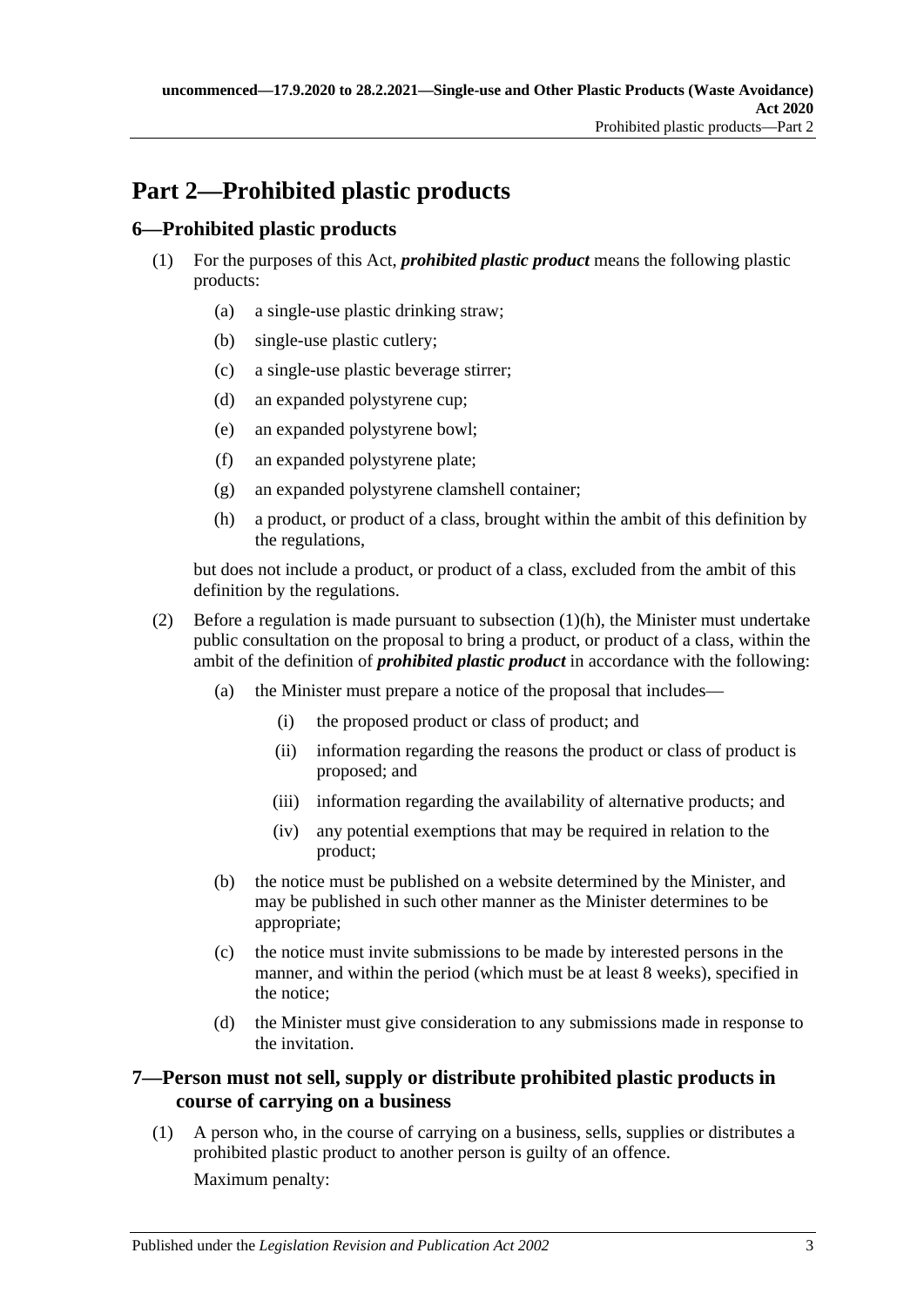- (a) in the case of a prescribed person—\$20 000;
- (b) in any other case—\$5 000.

Expiation fee:

- (a) in the case of a prescribed person—\$1 000;
- (b) in any other case—\$315.
- (2) [Subsection](#page-2-4) (1) does not apply to a person who sells, supplies or distributes a prohibited plastic product if the person is the manufacturer, producer or distributor of the product and the product is supplied or distributed to a person outside this State.
- (3) It is a defence to a charge of an offence under [subsection](#page-2-4) (1) if the person is not a prescribed person and proves that they believed on reasonable grounds that the product was not a prohibited plastic product.
- (4) This section applies whether or not a fee is charged for the supply or distribution of the prohibited plastic product, or the sale, supply or distribution of the prohibited plastic product is incidental to, or forms part of, the sale, supply or distribution of other products.
- (5) For the purposes of this section, *business* includes an enterprise, association, organisation or other body regardless of whether the activities it carries on are of a commercial, charitable, sporting, educational or community nature.
- (6) The regulations may specify the following:
	- (a) that a business, or business of a class, may be taken to be, or not to be, a business for the purposes of this section;
	- (b) the circumstances in which a business, or business of a class, may be taken to be, or not to be, a business for the purposes of this section.
- (7) In this section—

*prescribed person*, in relation to a prohibited plastic product, means a person who is a manufacturer or producer of the product, or who sells, supplies or distributes the product in the course of carrying on a business as a wholesaler or distributor.

#### <span id="page-3-0"></span>**8—Person must not represent that product is not a prohibited plastic product**

A person who—

- (a) sells, supplies or distributes a prohibited plastic product to another person; and
- (b) prior to, or in the course of, selling, supplying or distributing the product, represents to the other person that the product is not a prohibited plastic product,

is guilty of an offence.

Maximum penalty: \$20 000.

Expiation fee: \$1 000.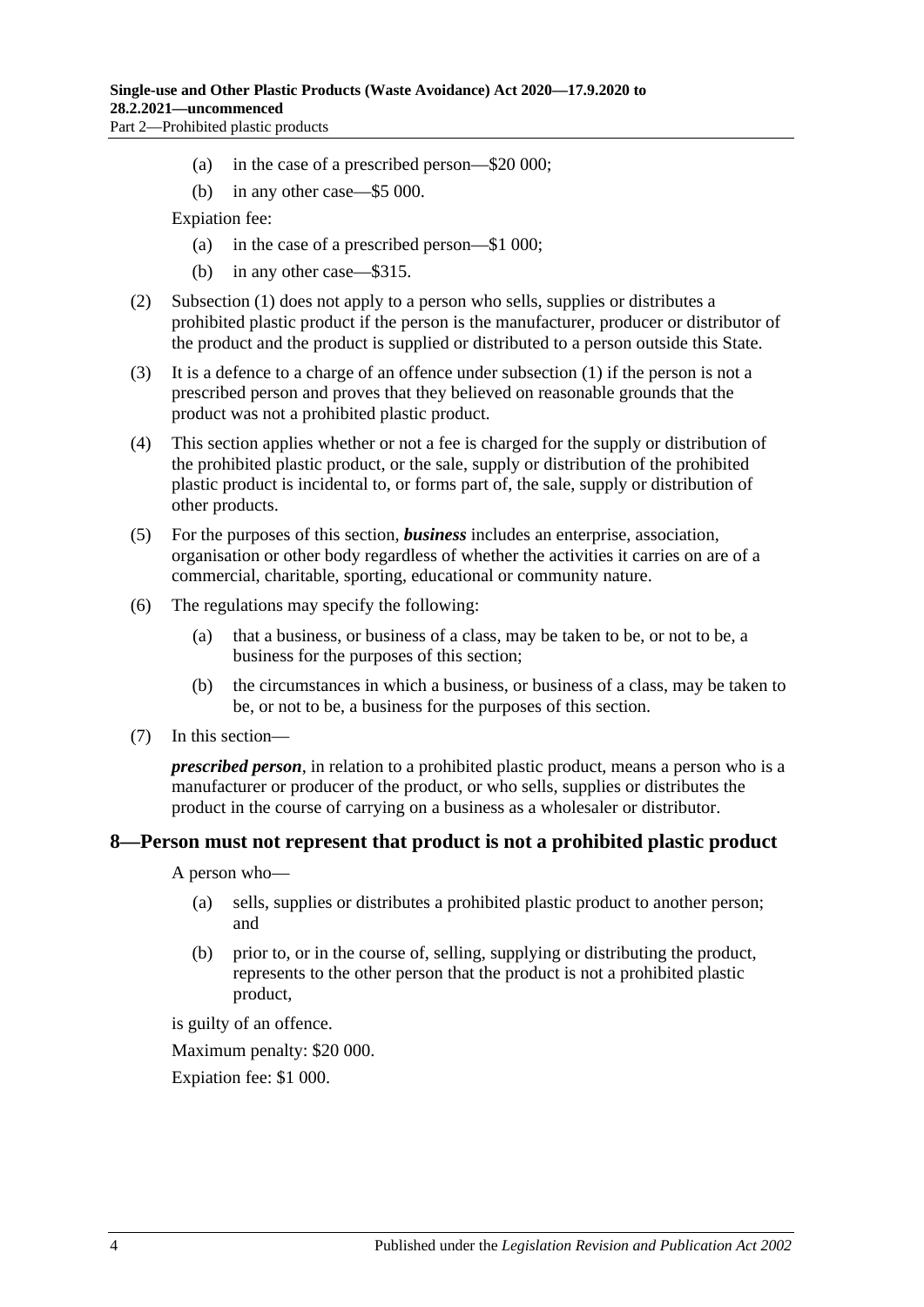## <span id="page-4-0"></span>**Part 3—Oxo-degradable plastic products**

### <span id="page-4-1"></span>**9—Person must not manufacture or produce oxo-degradable plastic products**

A person who, in the course of carrying on a business, manufactures or produces a product comprised, in whole or in part, of oxo-degradable plastic is guilty of an offence.

Maximum penalty: \$20 000.

Expiation fee: \$1 000.

### <span id="page-4-2"></span>**10—Person must not sell, supply or distribute oxo-degradable plastic products in course of carrying on a business**

<span id="page-4-3"></span>(1) A person who, in the course of carrying on a business, sells, supplies or distributes a product comprised, in whole or in part, of oxo-degradable plastic to another person is guilty of an offence.

Maximum penalty:

- (a) in the case of a prescribed person—\$20 000;
- (b) in any other case—\$5 000.

Expiation fee:

- (a) in the case of a prescribed person—\$1 000;
- (b) in any other case—\$315.
- (2) It is a defence to a charge of an offence under [subsection](#page-4-3) (1) if the person is not a prescribed person and proves that they believed on reasonable grounds that the product was not comprised, in whole or in part, of oxo-degradable plastic.
- (3) This section applies whether or not a fee is charged for the supply or distribution of the product, or the sale, supply or distribution of the product is incidental to, or forms part of, the sale, supply or distribution of other products.
- (4) For the purposes of this section, *business* includes an enterprise, association, organisation or other body regardless of whether the activities it carries on are of a commercial, charitable, sporting, educational or community nature.
- (5) The regulations may specify the following:
	- (a) that a business, or business of a class, may be taken to be, or not to be, a business for the purposes of this section;
	- (b) the circumstances in which a business, or business of a class, may be taken to be, or not to be, a business for the purposes of this section.
- (6) In this section—

*prescribed person*, in relation to a product comprised, in whole or in part, of oxo-degradable plastic, means a person who is a manufacturer or producer of the product, or who sells, supplies or distributes the product in the course of carrying on a business as a wholesaler or distributor.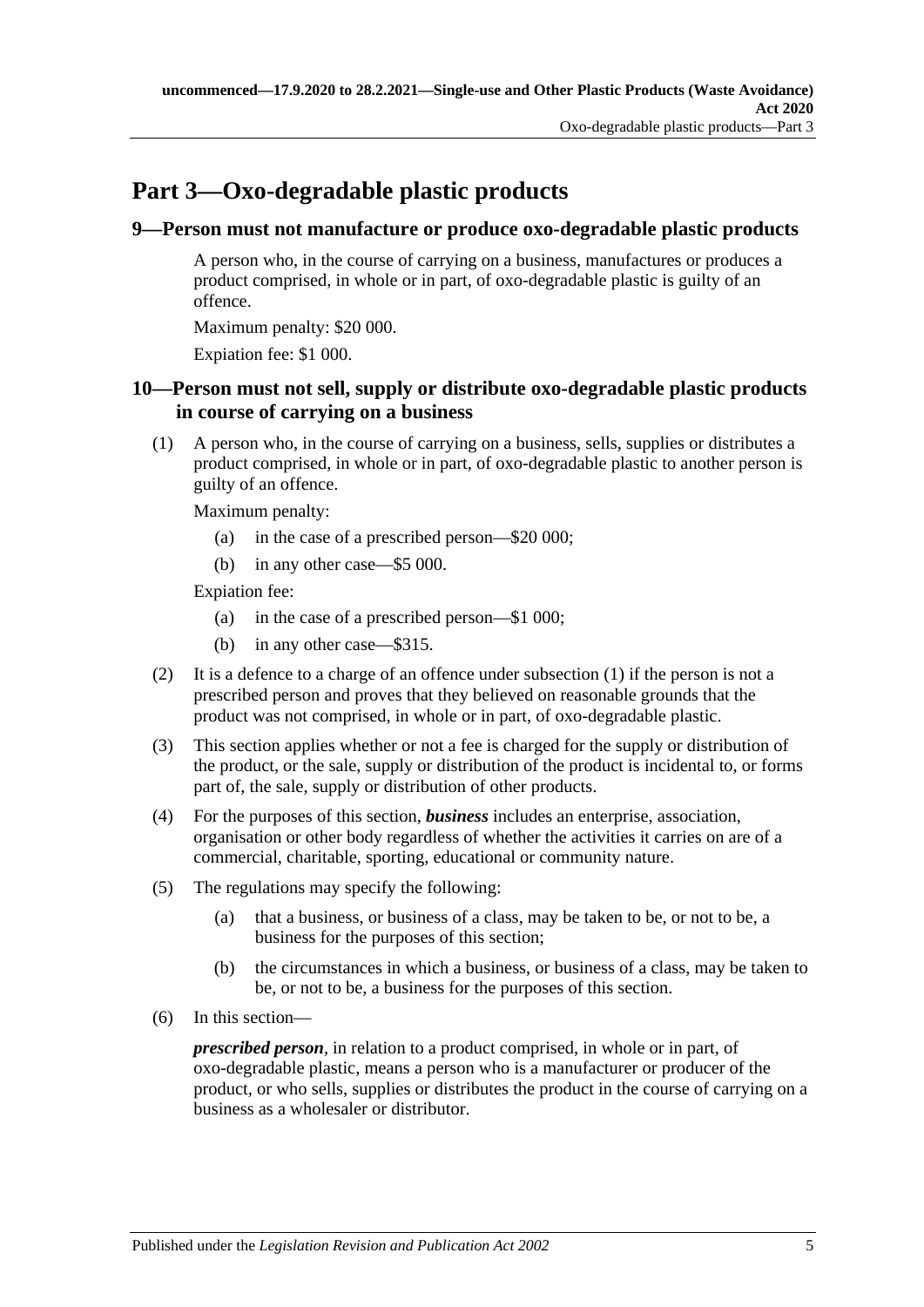### <span id="page-5-0"></span>**11—Provision of manufacturer's or producer's certification as to oxo-degradable plastic content of plastic products**

(1) A person who, in the course of carrying on a business, manufactures or produces a plastic product, must, at the written request of an authorised officer, provide to the Authority in accordance with this section, certification as to whether or not the product contains oxo-degradable plastic, unless the person has a reasonable excuse for not doing so.

Maximum penalty: \$20 000.

(2) A person who, in the course of carrying on a business, distributes a plastic product or sells or supplies a plastic product by wholesale, must, at the written request of an authorised officer, provide to the Authority in accordance with this section, certification of the manufacturer or producer of the product as to whether or not the product contains oxo-degradable plastic, unless the person has a reasonable excuse for not doing so.

Maximum penalty: \$20 000.

- (3) Certification under this section must—
	- (a) be in the manner and form, and contain the information, determined by the Authority; and
	- (b) be provided to the Authority within 30 days of the making of the request.

#### <span id="page-5-1"></span>**12—Person must not represent that product is not comprised of oxo-degradable plastic**

A person who—

- (a) knows, or who ought reasonably to have known or suspected, that a product sold, supplied or distributed by the person to another person is comprised, in whole or in part, of oxo-degradable plastic; and
- (b) prior to, or in the course of, selling, supplying or distributing the product, represents to the other person that the product is not comprised, in whole or in part, of oxo-degradable plastic,

is guilty of an offence.

Maximum penalty: \$30 000.

### <span id="page-5-2"></span>**Part 4—Miscellaneous**

### <span id="page-5-3"></span>**13—Delegation**

- (1) The Minister may delegate a function or power under this Act (other than a prescribed function or power) to a specified body or person (including a person for the time being holding or acting in a specified office or position).
- (2) A delegation under this section—
	- (a) must be by instrument in writing; and
	- (b) may be absolute or conditional; and
	- (c) does not derogate from the power of the delegator to act in any matter; and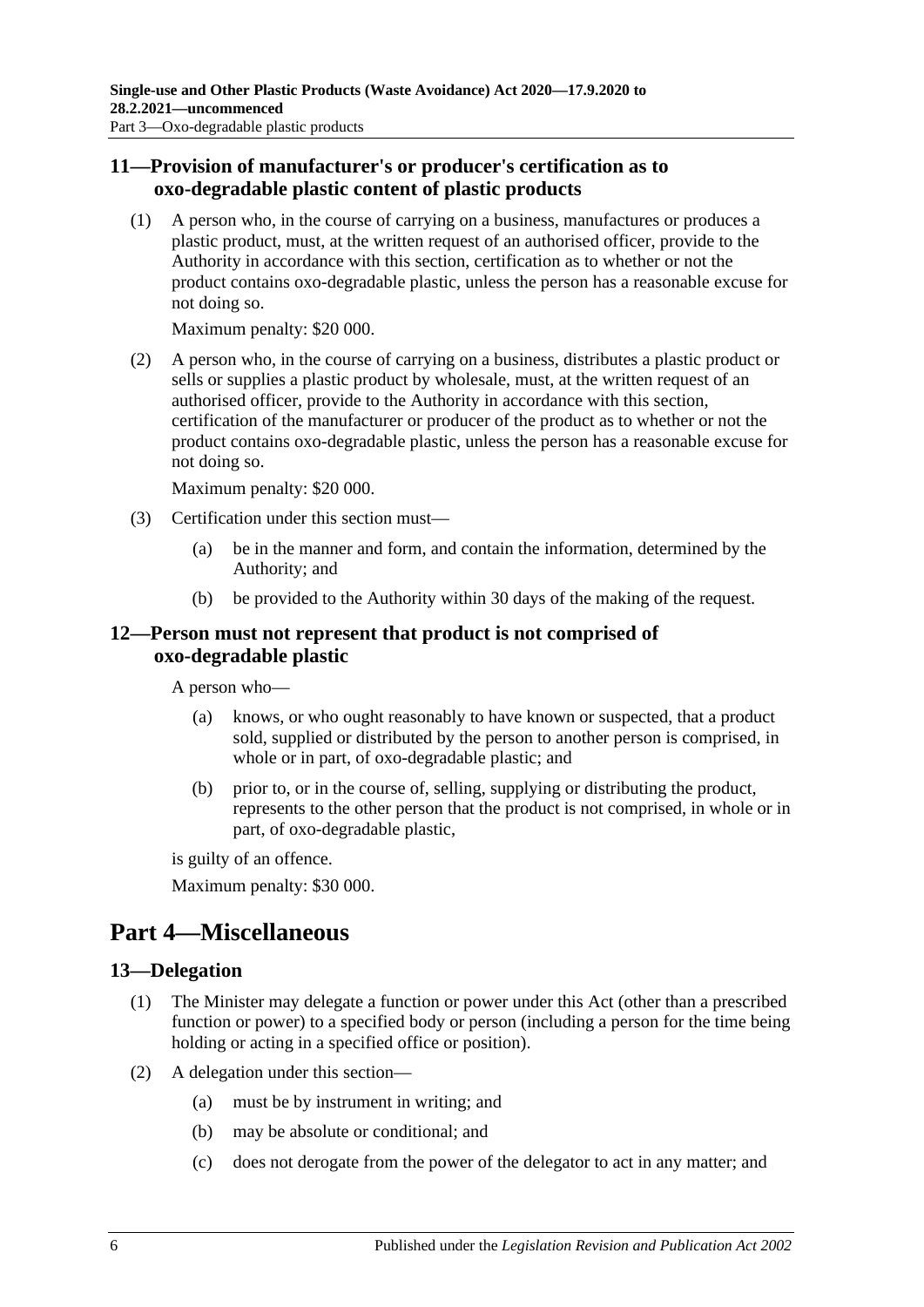- (d) is revocable at will.
- (3) A function or power delegated under this section may, if the instrument of delegation so provides, be further delegated.

### <span id="page-6-1"></span><span id="page-6-0"></span>**14—Annual report by Minister**

- (1) The Minister must, on or before 30 September in each year (other than in the year in which this section comes into operation), prepare a report on the operation of the provisions of this Act for the financial year ending on the preceding 30 June that includes the following:
	- (a) information regarding the extent to which the Act has achieved the objects set out in [section](#page-1-5) 5;
	- (b) information regarding consideration given to including additional plastic products within the ambit of the definition of *prohibited plastic product* by regulation pursuant to section  $6(1)(h)$ ;
	- (c) the number of reports or complaints received from members of the public in relation to breaches or purported breaches of the Act;
	- (d) information regarding the measures taken by authorised officers in relation to monitoring compliance with the Act;
	- (e) information regarding any enforcement action taken by authorised officers under the Act including—
		- (i) the number of persons issued with expiation notices for the purposes of the Act and the general nature of the notices; and
		- (ii) the number of persons charged with an offence against the Act and the general nature of the charges;
	- (f) the Authority's assessment of the impact of any exemption granted under this Act on the goal of reducing single-use plastics in this State.
- (2) The initial report prepared under [subsection](#page-6-1) (1) must include information regarding consideration given to including the following additional plastic products within the ambit of the definition of *prohibited plastic product* by regulation pursuant to section  $6(1)(h)$ :
	- (a) single-use plastic cups (including coffee cups);
	- (b) single-use plastic food containers;
	- (c) single-use plastic bowls;
	- (d) single-use plastic plates;
	- (e) plastic lids of single-use coffee cups;
	- (f) plastic balloon sticks;
	- (g) plastic balloon ties;
	- (h) plastic-stemmed cotton buds;
	- (i) plastic bags.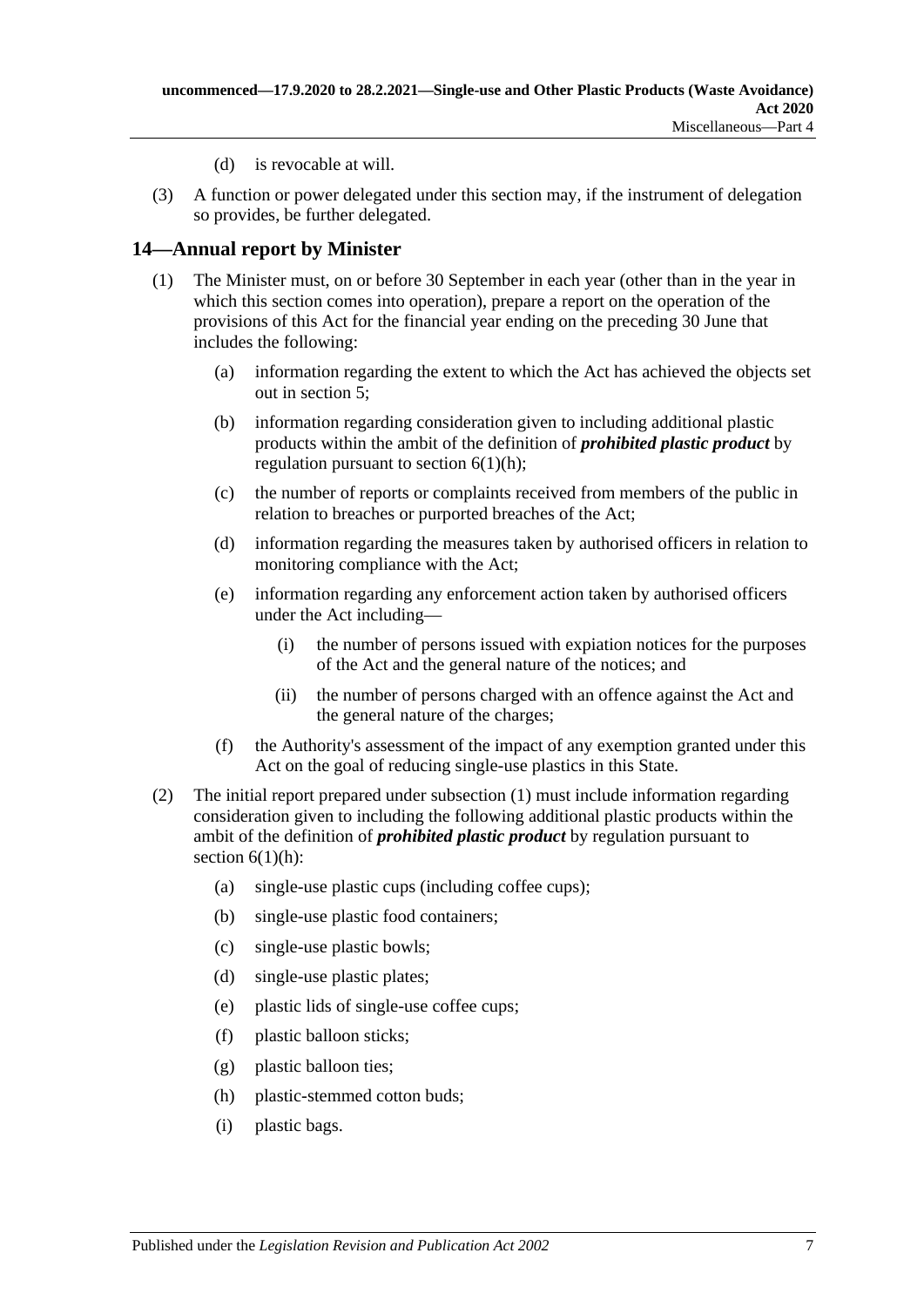(3) The Minister must, within 12 sitting days after completing the report under [subsection](#page-6-1) (1), cause copies of the report to be laid before both Houses of Parliament and published on a website determined by the Minister.

### <span id="page-7-4"></span><span id="page-7-0"></span>**15—Interaction with Environment Protection Act**

- (1) This Act (as in force from time to time) and the *[Environment Protection Act](http://www.legislation.sa.gov.au/index.aspx?action=legref&type=act&legtitle=Environment%20Protection%20Act%201993) 1993* (as in force from time to time) will be read together and construed as if the 2 Acts constituted a single Act.
- (2) Without derogating from [subsection](#page-7-4) (1), authorised officers may exercise their powers under the *[Environment Protection Act](http://www.legislation.sa.gov.au/index.aspx?action=legref&type=act&legtitle=Environment%20Protection%20Act%201993) 1993* for the purposes of the administration and enforcement of this Act.
- (3) For the purposes of the operation of this Act, in the event of an inconsistency between the provisions of this Act and the provisions of the *[Environment Protection Act](http://www.legislation.sa.gov.au/index.aspx?action=legref&type=act&legtitle=Environment%20Protection%20Act%201993) 1993*, the provisions of this Act prevail.

### <span id="page-7-5"></span><span id="page-7-1"></span>**16—Exemptions from Act**

- (1) The Governor may, by regulation, exempt or empower the Minister to exempt, a person, or person of a class, or a product, or product of a class, from the operation of this Act or any specified provision of this Act (whether generally or in specified circumstances).
- <span id="page-7-6"></span>(2) Without limiting the operation of [subsection](#page-7-5) (1), the Governor may, by regulation, exempt the sale, supply or distribution of single-use plastic drinking straws by a person, or person of a class, from the operation of [Part](#page-2-0) 2 or a specified provision of that Part (whether generally or in specified circumstances) to, or in respect of, persons who require them due to a disability or medical requirement, or in order for such persons to otherwise access or obtain them.
- (3) A regulation under [subsection](#page-7-5) (1) or [\(2\)](#page-7-6) may operate subject to such limitations and conditions as may be specified in the regulation.

### <span id="page-7-2"></span>**17—Evidentiary provision**

In proceedings for an offence against this Act, an allegation in an information that a specified product was a prohibited plastic product will be accepted as proved in the absence of proof to the contrary.

### <span id="page-7-3"></span>**18—Regulations**

- (1) The Governor may make such regulations as are contemplated by, or necessary or expedient for the purposes of, this Act.
- (2) The regulations may—
	- (a) be of general or limited application; and
	- (b) make different provision according to the matters or circumstances to which they are expressed to apply; and
	- (c) make provisions of a saving or transitional nature consequent on the enactment of this Act or on the making of regulations under this Act; and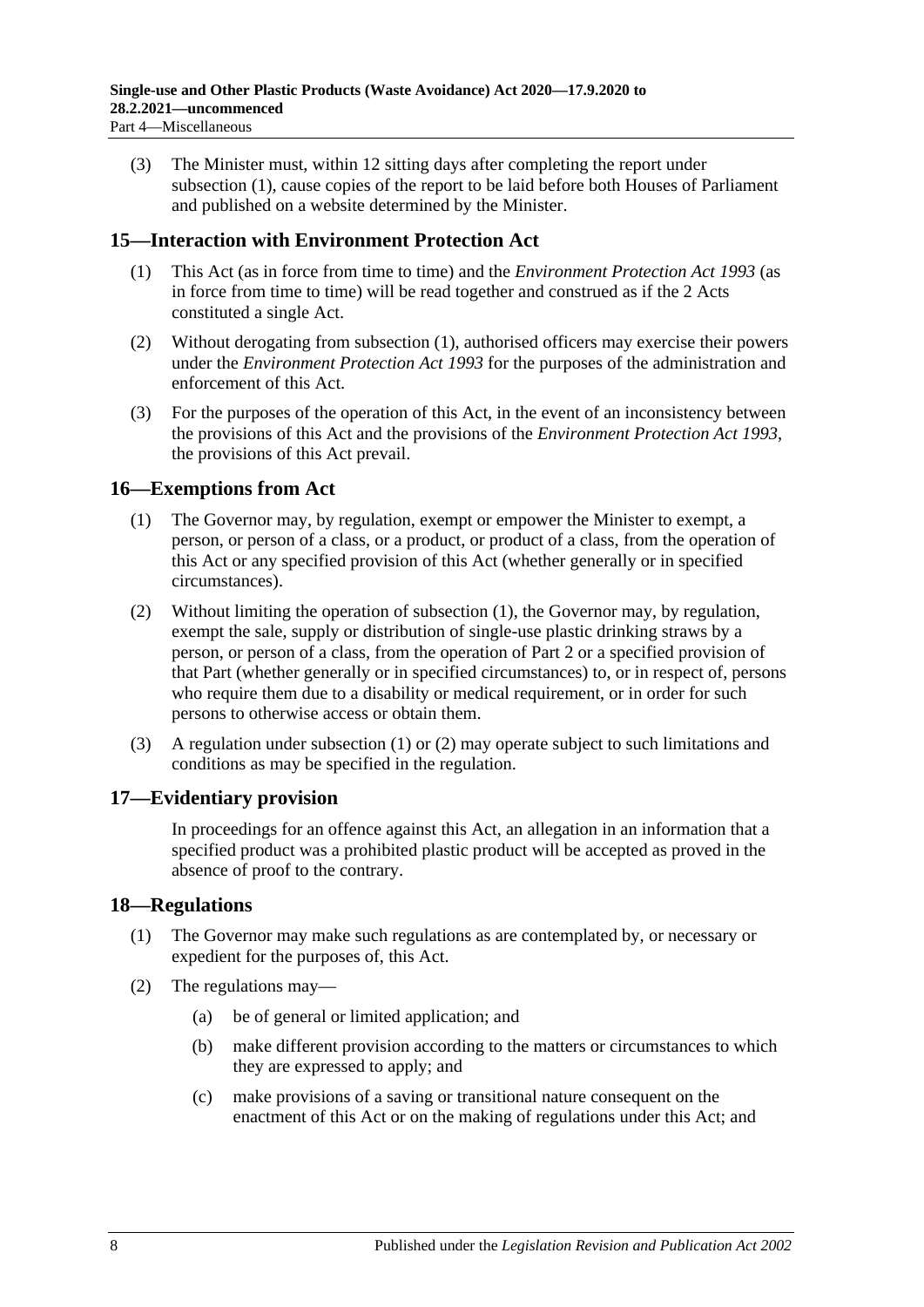- (d) provide that a matter or thing in respect of which regulations may be made is to be determined according to the discretion of the Minister or a specified person or body; and
- (e) apply or incorporate, wholly or partially and with or without modification, a code, standard, policy or other document prepared or published by the Minister or a specified person or body.
- (3) If a code, standard or other document is referred to or incorporated in the regulations—
	- (a) a copy of the code, standard or other document must be kept available for public inspection, without charge and during ordinary office hours, at an office or offices specified in the regulations; and
	- (b) evidence of the contents of the code, standard or other document may be given in any legal proceedings by production of a document apparently certified by the Minister to be a true copy of the code, standard or other document.

### <span id="page-8-0"></span>**19—Review of Act**

- (1) The Minister must, as soon as practicable after the third anniversary of the commencement of this Act, appoint a person to prepare a report on—
	- (a) the effect on the community of [Part](#page-2-0) 2 and [Part](#page-4-0) 3 of the Act; and
	- (b) any public information campaigns conducted by or on behalf of the Government on reducing the use of plastic products and increasing the recycling of plastics; and
	- (c) any other matters determined by the Minister to be relevant to the review of this Act.
- (2) The person must report to the Minister within 6 months after the person's appointment.
- (3) The Minister must, within 12 sitting days after receiving the report under this section, cause copies of the report to be laid before both Houses of Parliament.